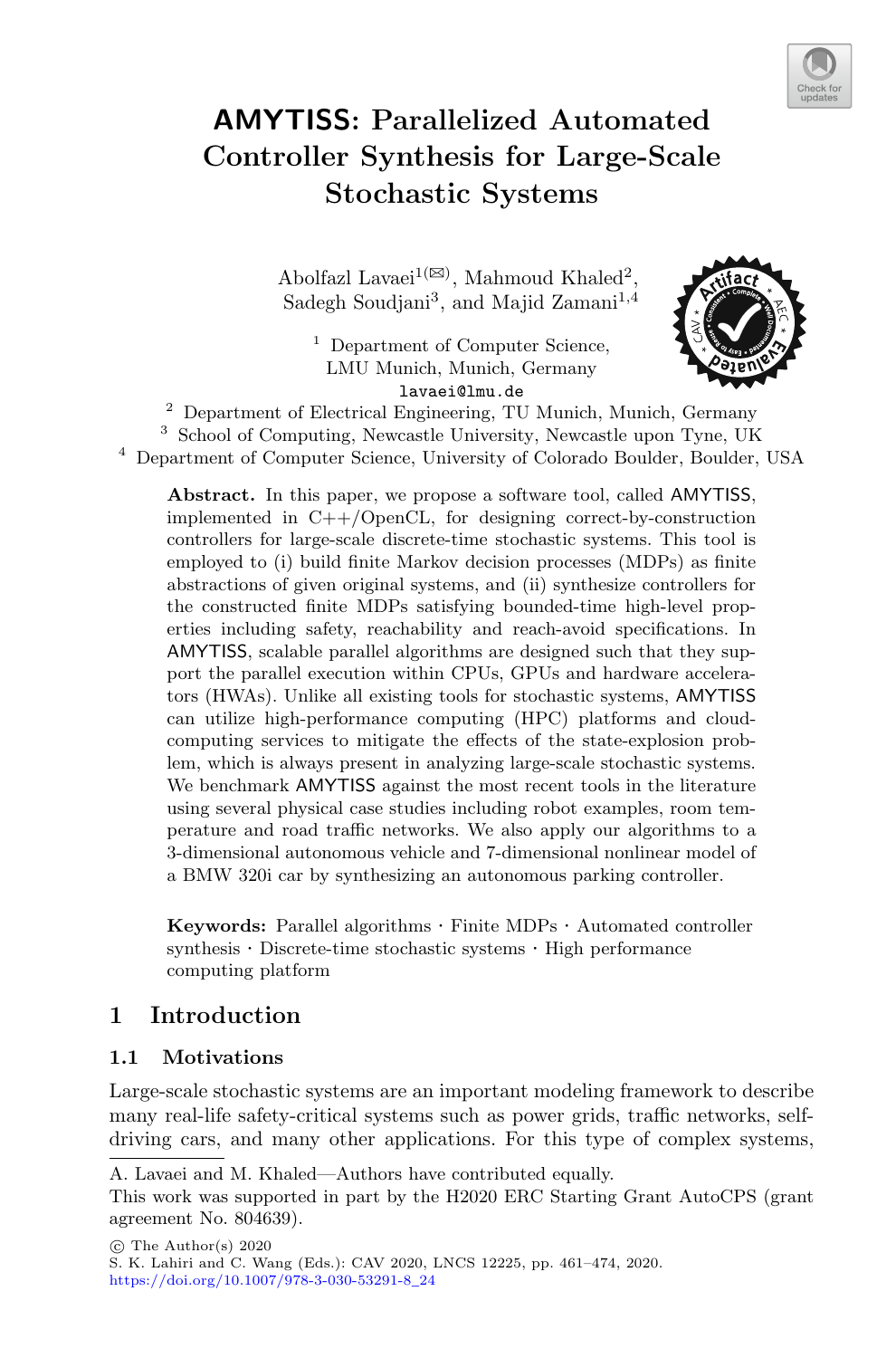automating the controller synthesis procedure to achieve high-level specifications, *e.g.,* those expressed as linear temporal logic (LTL) formulae [\[24](#page-12-0)], is inherently very challenging mainly due to their computational complexity arising from uncountable sets of states and actions. To mitigate the encountered difficulty, finite abstractions, *i.e.,* systems with finite state sets, are usually employed as replacements of original continuous-space systems in the controller synthesis procedure. More precisely, one can first abstract a given continuous-space system by a simpler one, *e.g.,* a finite Markov decision process (MDP), and then perform analysis and synthesis over the abstract model (using algorithmic techniques from computer science [\[3](#page-11-0)]). Finally, the results are carried back to the original system, while providing a guaranteed error bound  $[5,13-21,23]$  $[5,13-21,23]$  $[5,13-21,23]$  $[5,13-21,23]$  $[5,13-21,23]$ .

Unfortunately, construction of finite MDPs for large-scale complex systems suffers severely from the so-called *curse of dimensionality*: the computational complexity grows exponentially as the number of state variables increases. To alleviate this issue, one promising solution is to employ high-performance computing (HPC) platforms together with cloud-computing services to mitigate the state-explosion problem. In particular, HPC platforms have a large number of processing elements (PEs) and this significantly affects the time complexity when serial algorithms are parallelized [\[7\]](#page-11-2).

## **1.2 Contributions**

The main contributions and merits of this work are:

- (1) We propose a novel data-parallel algorithm for constructing finite MDPs from discrete-time stochastic systems and storing them in efficient distributed data containers. The proposed algorithm handles large-scale systems.
- (2) We propose a parallel algorithm for synthesizing discrete controllers using the constructed MDPs to satisfy safety, reachability, or reach-avoid specifications. More specifically, we introduce a parallel algorithm for the iterative computation of Bellman equation in standard dynamic programming [\[26,](#page-12-4)[27\]](#page-12-5).
- (3) Unlike the existing tools in the literature, AMYTISS accepts bounded disturbances and natively supports both additive and multiplicative noises with different practical distributions including normal, uniform, exponential, and beta.

We apply the proposed implementations to real-world applications including robot examples, room temperature and road traffic networks, and autonomous vehicles. This extends the applicability of formal methods to some safetycritical real-world applications with high dimensions. The results show remarkable reductions in the memory usage and computation time outperforming all existing tools in the literature.

We provide AMYTISS as an *open-source* tool. After compilation, AMYTISS is loaded via pFaces [\[10\]](#page-11-3) and launched for parallel execution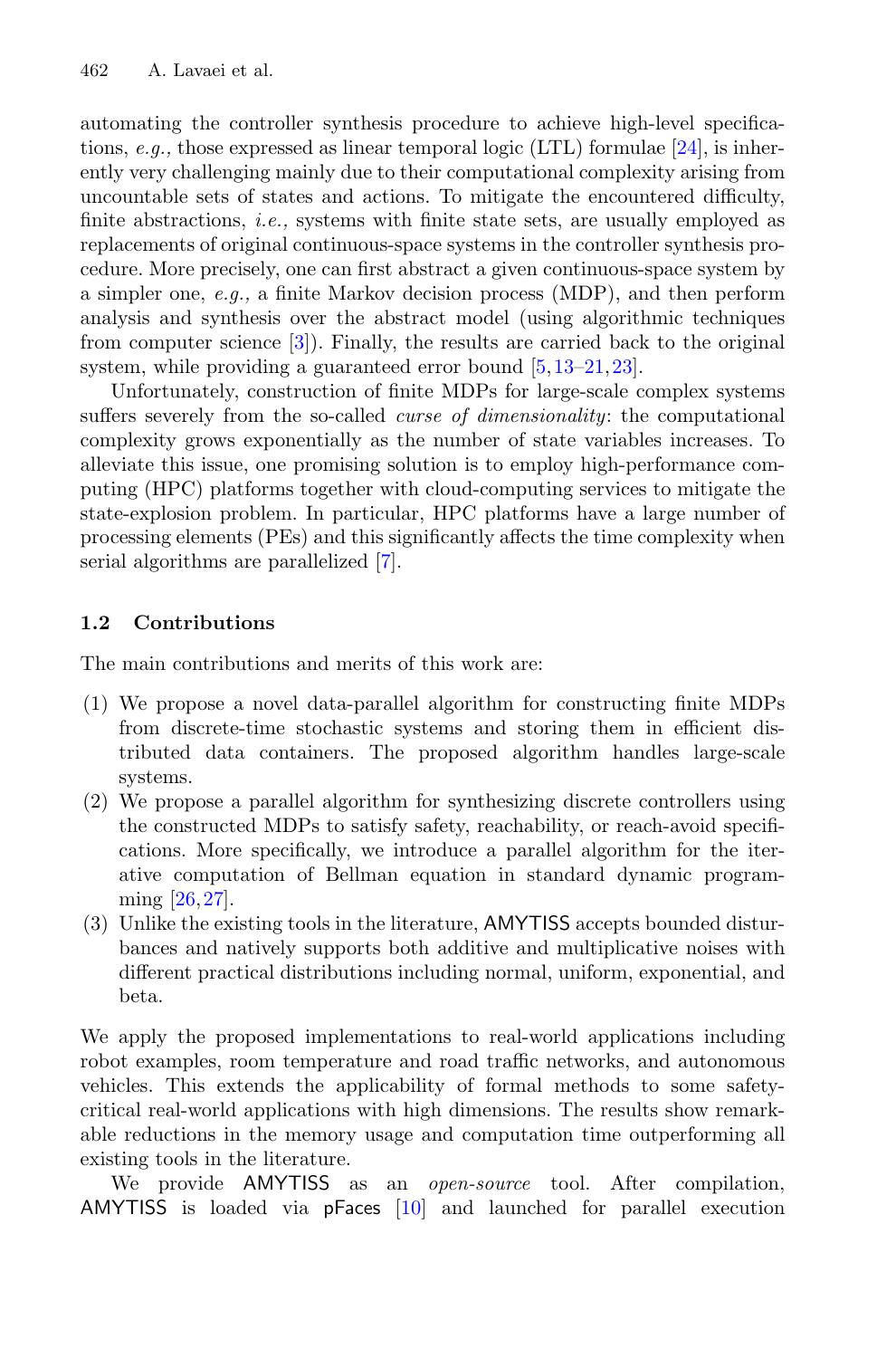within available parallel computing resources. The source of AMYTISS and detailed instructions on its building and running can be found in: <https://github.com/mkhaled87/pFaces-AMYTISS>

Due to lack of space, we provide details of traditional serial and proposed parallel algorithms, case studies, etc. in an arXiv version of the paper [\[12](#page-12-6)].

#### **1.3 Related Literature**

There exist several software tools on verification and synthesis of stochastic systems with different classes of models. SReachTools [\[30](#page-13-0)] performs stochastic reachability analysis for linear, potentially time-varying, discrete-time stochastic systems. ProbReach [\[25](#page-12-7)] is a tool for verifying the probabilistic reachability for stochastic hybrid systems. SReach [\[31](#page-13-1)] solves probabilistic bounded reachability problems for two classes of models: (i) nonlinear hybrid automata with parametric uncertainty, and (ii) probabilistic hybrid automata with additional randomness for both transition probabilities and variable resets. Modest Toolset [\[6\]](#page-11-4) performs modeling and analysis for hybrid, real-time, distributed and stochastic systems. Two competitions on tools for formal verification and policy synthesis of stochastic models are organized with reports in [\[1](#page-11-5),[2\]](#page-11-6).

 $FAUST<sup>2</sup>$  [\[29](#page-13-2)] generates formal abstractions for continuous-space discrete-time stochastic processes, and performs verification and synthesis for safety and reachability specifications. However,  $FAUST^2$  is originally implemented in MATLAB and suffers from the curse of dimensionality due to its lack of scalability for large-scale models. StocHy [\[4\]](#page-11-7) provides the quantitative analysis of discrete-time stochastic hybrid systems such that it constructs finite abstractions, and performs verification and synthesis for safety and reachability specifications.

AMYTISS differs from FAUST<sup>2</sup> and StocHy in two main directions. First, AMYTISS implements novel parallel algorithms and data structures targeting HPC platforms to reduce the undesirable effects of the state-explosion problem. Accordingly, it is able to perform parallel execution in different heterogeneous computing platforms including CPUs, GPUs and HWAs. Whereas, FAUST<sup>2</sup> and StocHy can only run serially on one CPU, and consequently, it is limited to small systems. Additionally, AMYTISS can handle the abstraction construction and controller synthesis for two and a half player games (*e.g.,* stochastic systems with bounded disturbances), whereas **FAUST<sup>2</sup>** and **StocHy** only handle one and a half player games (*e.g.,* disturbance-free systems).

Unlike all existing tools, AMYTISS offers highly scalable, distributed execution of parallel algorithms utilizing all available processing elements (PEs) in any heterogeneous computing platform. To the best of our knowledge, AMYTISS is the only tool of its kind for continuous-space stochastic systems that is able to utilize all types of compute units (CUs), simultaneously.

We compare AMYTISS with FAUST<sup>2</sup> and StocHy in Table [1](#page-3-0) in detail in terms of different technical aspects. Although there have been some efforts in FAUST<sup>2</sup> and StocHy for parallel implementations, these are not compatible with HPC platforms. Specifically, FAUST<sup>2</sup> employs some parallelization techniques using parallel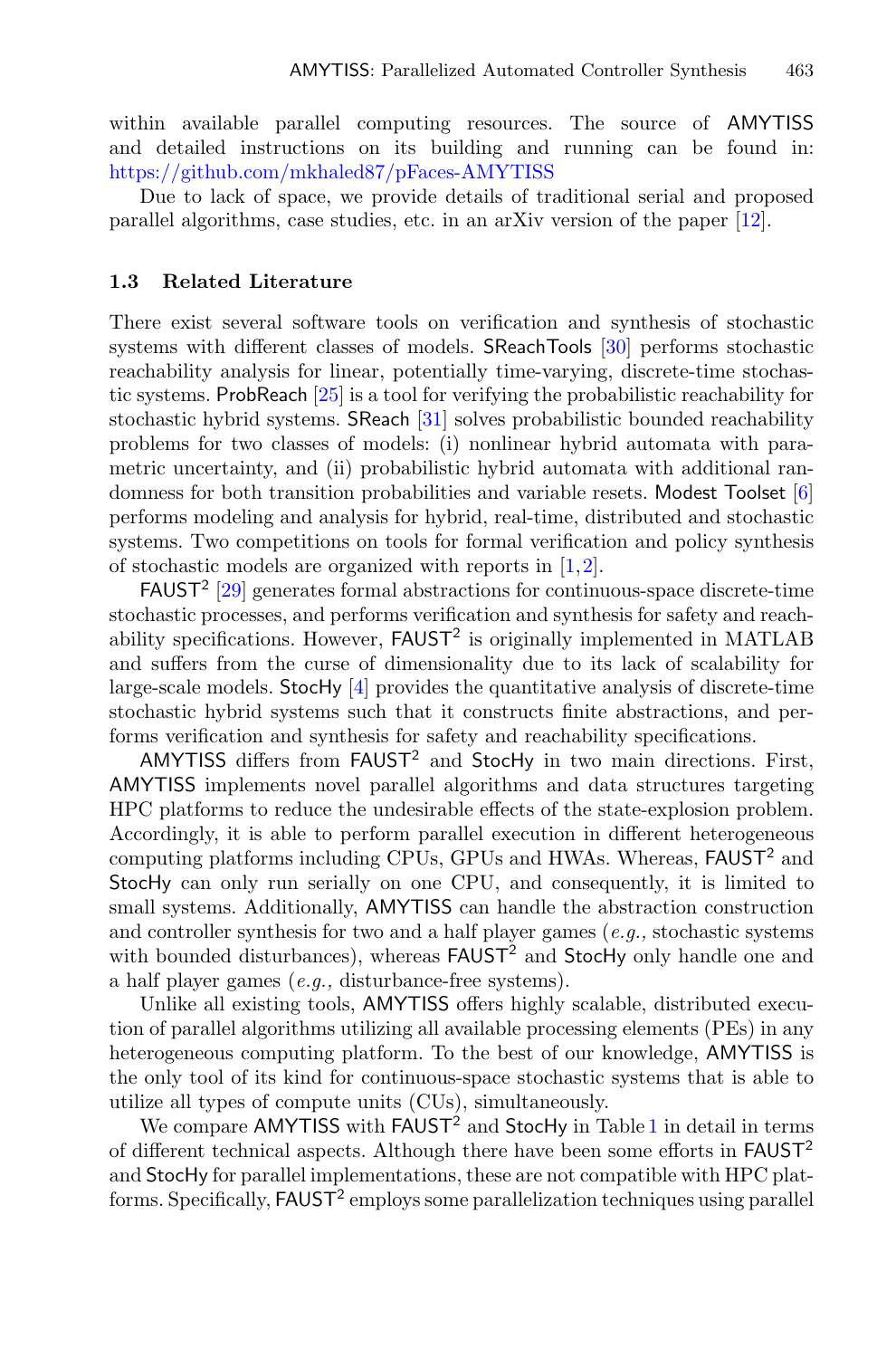| Aspect        | FAUST <sup>2</sup>                              | <b>StocHy</b>                                  | <b>AMYTISS</b>                                         |
|---------------|-------------------------------------------------|------------------------------------------------|--------------------------------------------------------|
| Platform      | CPU                                             | <b>CPU</b>                                     | All platforms                                          |
| Algorithms    | Serial on HPC                                   | Serial on HPC                                  | Parallel on HPC                                        |
| Model         | Stochastic control<br>systems: linear, bilinear | Stochastic hybrid<br>systems: linear, bilinear | Stochastic control<br>systems: nonlinear               |
| Specification | Safety, reachability                            | Safety, reachability                           | Safety, reachability,<br>reach-avoid                   |
|               | Stochasticity Additive noise                    | Additive noise                                 | Additive & multiplicative<br>noises                    |
| Distribution  | Normal, user-defined                            | Normal, user-defined                           | Normal, uniform,<br>exponential, beta,<br>user-defined |
| Disturbance   | Not supported                                   | Not supported                                  | Supported                                              |

<span id="page-3-0"></span>

| Table 1. Comparison between AMYTISS, FAUST <sup>2</sup> and StocHy based on native features. |  |  |
|----------------------------------------------------------------------------------------------|--|--|
|----------------------------------------------------------------------------------------------|--|--|

for-loops and sparse matrices inside Matlab, and StocHy uses Armadillo, a multithreaded library for scientific computing. However, these tools are not designed for the parallel computation on HPC platforms. Consequently, they can only utilize CPUs and cannot run on GPUs or HWAs. In comparison, AMYTISS is developed in OpenCL, a language specially designed for data-parallel tasks, and supports heterogeneous computing platforms combining CPUs, GPUs and HWAs.

Note that  $FAUST^2$  and  $Stochy$  do not natively support reach-avoid specifications in the sense that users can explicitly provide some avoid sets. Implementing this type of properties requires some modifications inside those tools. In addition, we do not make a comparison here with SReachTools since it is mainly for stochastic reachability analysis of linear, potentially time-varying, discrete-time stochastic systems, while AMYTISS is not limited to reachability analysis and can handle nonlinear systems as well.

Note that we also provide a script in the tool repository<sup>[1](#page-3-1)</sup> that converts the MDPs constructed by AMYTISS into PRISM-input-files [\[11](#page-12-8)]. In particular, AMYTISS can natively construct finite MDPs from continuous-space stochastic control systems. PRISM can then be employed to perform the controller synthesis for those classes of complex specifications that AMYTISS does not support.

## **2 Discrete-Time Stochastic Control Systems**

We formally introduce discrete-time stochastic control systems (dt-SCS) below.

**Definition 1.** *A discrete-time stochastic control system (dt-SCS) is a tuple*

<span id="page-3-2"></span>
$$
\Sigma = (X, U, W, \varsigma, f),\tag{1}
$$

<span id="page-3-1"></span><sup>1</sup> [https://github.com/mkhaled87/pFaces-AMYTISS/blob/master/interface/export](https://github.com/mkhaled87/pFaces-AMYTISS/blob/master/interface/exportPrismMDP.m) [PrismMDP.m.](https://github.com/mkhaled87/pFaces-AMYTISS/blob/master/interface/exportPrismMDP.m)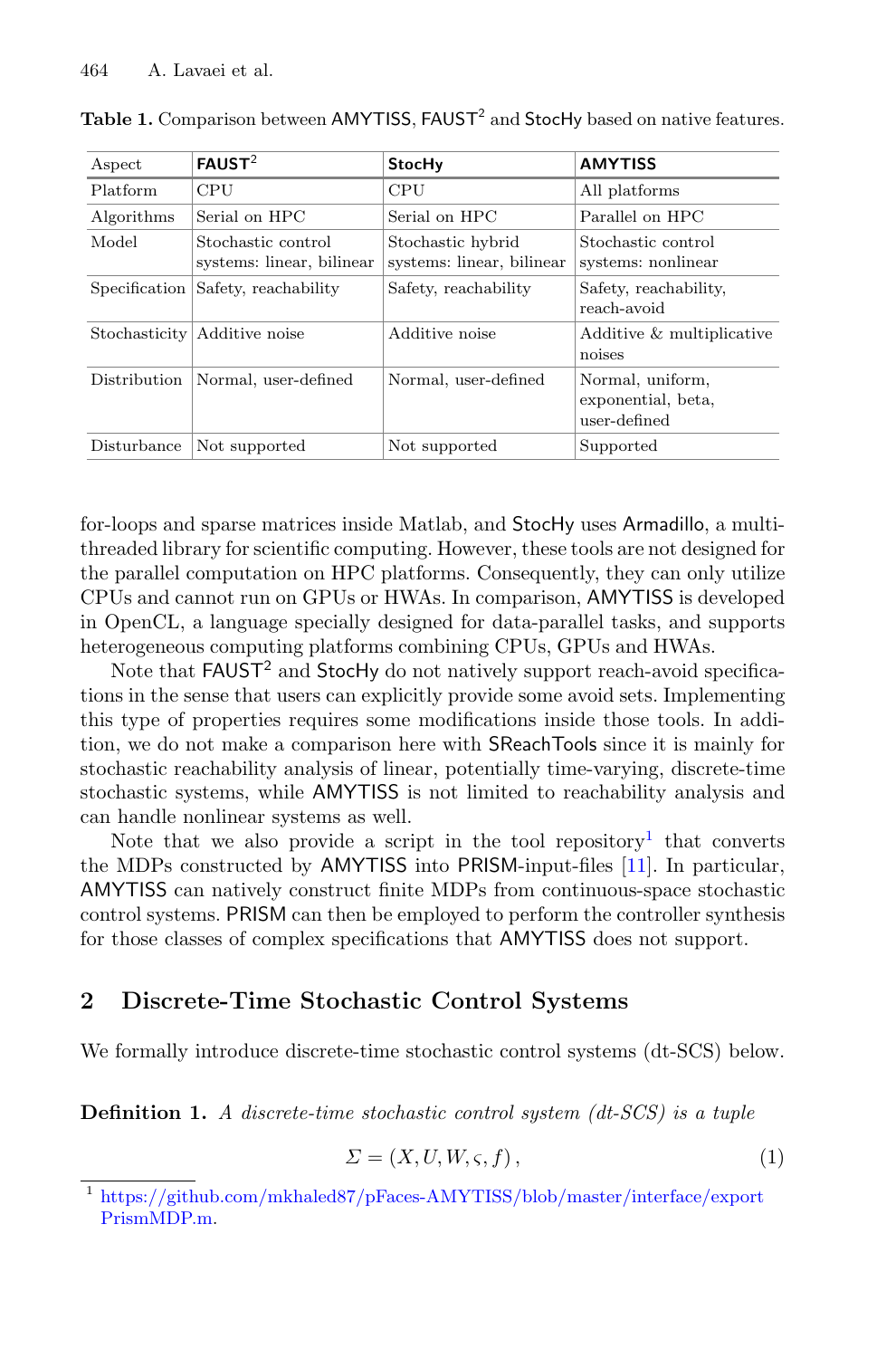*where,*

- $− X ⊂ ℝ<sup>n</sup>$  *is a Borel space as the state set and*  $(X, \mathcal{B}(X))$  *is its measurable space*;
- $− U ⊂ ℝ<sup>m</sup>$  *is a Borel space as the input set*;
- $-V \subseteq \mathbb{R}^p$  *is a Borel space as the disturbance set*;
- *–* ς *is a sequence of independent and identically distributed (i.i.d.) random variables from a sample space*  $\Omega$  *to a measurable set*  $V_c$

$$
\varsigma := \{ \varsigma(k) : \Omega \to \mathcal{V}_{\varsigma}, \ k \in \mathbb{N} \};
$$

 $- f : X \times U \times W \rightarrow X$  *is a measurable function characterizing the state evolution of the system.*

The state evolution of  $\Sigma$ , for a given initial state  $x(0) \in X$ , an input sequence  $\nu(\cdot): \mathbb{N} \to U$ , and a disturbance sequence  $w(\cdot): \mathbb{N} \to W$ , is characterized by the difference equations

<span id="page-4-0"></span>
$$
\Sigma: x(k+1) = f(x(k), \nu(k), w(k)) + \Upsilon(k), \qquad k \in \mathbb{N}, \tag{2}
$$

where  $\Upsilon(k) := \varsigma(k)$  with  $V_{\varsigma} = \mathbb{R}^n$  for the case of the additive noise, and  $\Upsilon(k) :=$  $\zeta(k)x(k)$  with  $V_{\zeta}$  equals to the set of diagonal matrices of the dimension n for the case of the multiplicative noise [\[22](#page-12-9)]. We keep the notation  $\Sigma$  to indicate both cases and use respectively  $\Sigma_a$  and  $\Sigma_m$  when discussing these cases individually.

We should mention that our parallel algorithms are independent of the noise distribution. For an easier presentation of the contribution, we present our algorithms and case studies based on normal distributions but our tool natively supports other practical distributions including uniform, exponential, and beta. In addition, we provide a subroutine in our software tool so that the user can still employ the parallel algorithms by providing the density function of the desired class of distributions.

*Remark 1.* Our synthesis is based on a max-min optimization problem for two and a half player games by considering the disturbance and input of the system as players [\[9](#page-11-8)]. Particularly, we consider the disturbance affecting the system as an adversary and maximize the probability of satisfaction under the worstcase strategy of a rational adversary. Hence, we minimize the probability of satisfaction with respect to disturbances, and maximize it over control inputs.

One may be interested in analyzing dt-SCSs without disturbances (cf. case stud-ies). In this case, the tuple [\(1\)](#page-3-2) reduces to  $\Sigma = (X, U, \varsigma, f)$ , where  $f : X \times U \to X$ , and the Eq.  $(2)$  can be re-written as

<span id="page-4-1"></span>
$$
\Sigma: x(k+1) = f(x(k), \nu(k)) + \Upsilon(k), \qquad k \in \mathbb{N}.
$$
 (3)

Note that input models in this tool paper are given inside configuration text files. Systems are described by stochastic difference equations as  $(2)-(3)$  $(2)-(3)$  $(2)-(3)$ , and the user should provide the right-hand-side of equations<sup>[2](#page-4-2)</sup>. In the next section, we formally define MDPs and discuss how to build finite MDPs from given dt-SCSs.

<span id="page-4-2"></span><sup>2</sup> An example of such a configuration file is provided at: [https://github.com/mkhaled](https://github.com/mkhaled87/pFaces-AMYTISS/blob/master/examples/ex_toy_safety/toy2d.cfg) [87/pFaces-AMYTISS/blob/master/examples/ex-toy-safety/toy2d.cfg.](https://github.com/mkhaled87/pFaces-AMYTISS/blob/master/examples/ex_toy_safety/toy2d.cfg)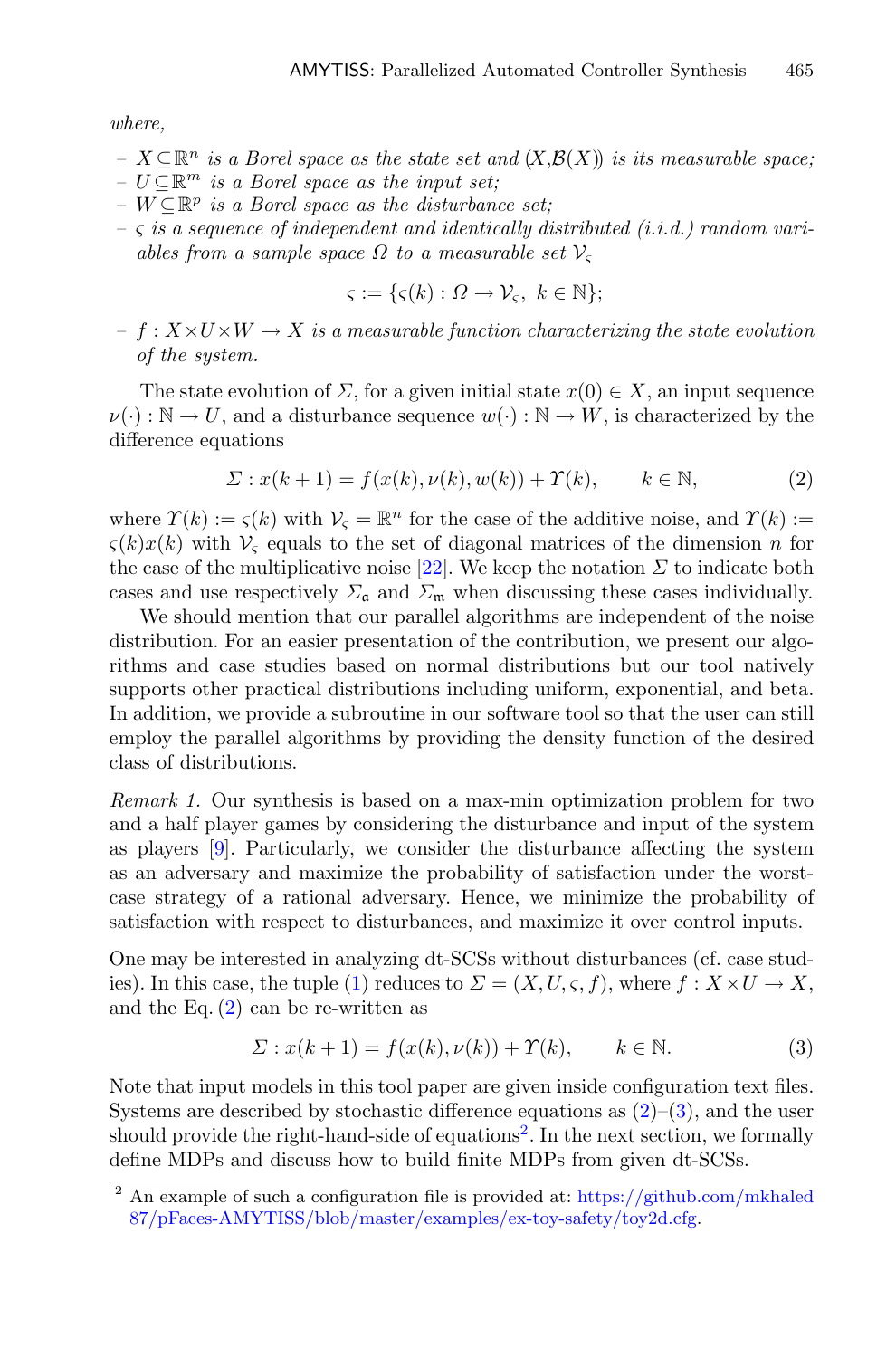## **3 Finite Markov Decision Processes (MDPs)**

A dt-SCS Σ in [\(1\)](#page-3-2) is *equivalently* represented by the following MDP [\[8](#page-11-9), Proposition 7.6]:

$$
\Sigma = (X, U, W, T_{\mathsf{x}}),
$$

where the map  $T_x : \mathcal{B}(X) \times X \times U \times W \rightarrow [0,1]$ , is a conditional stochastic kernel that assigns to any  $x \in X$ ,  $\nu \in U$ , and  $w \in W$ , a probability measure  $T_{\mathsf{x}}(\cdot|x,\nu,w)$ . The alternative representation as the MDP is utilized in [\[28](#page-13-3)] to where the map  $T_x : B(X) \times X \times U \times W \rightarrow$ <br>kernel that assigns to any  $x \in X$ ,  $\nu \in U$ , and<br> $T_x(\cdot|x, \nu, w)$ . The alternative representation as<br>approximate a dt-SCS  $\Sigma$  with a *finite* MDP  $\hat{\Sigma}$ approximate a dt-SCS  $\Sigma$  with a *finite* MDP  $\hat{\Sigma}$  using an abstraction algorithm. This algorithm first constructs a finite partition of the state set  $X = \bigcup_i X_i$ , the input set  $U = \bigcup_i \bigcup_i$ , and the disturbance set  $W = \bigcup_i \mathcal{W}_i$ . Then representative points  $\bar{x}_i \in \mathsf{X}_i$ ,  $\bar{\nu}_i \in \mathsf{U}_i$ , and  $\bar{w}_i \in \mathsf{W}_i$  are selected as abstract states, inputs, This algorithm first constructs a finite partition of the state set  $X = \bigcup_i X_i$ , the input set  $U = \bigcup_i U_i$ , and the disturbance set  $W = \bigcup_i W_i$ . Then representative points  $\bar{x}_i \in X_i$ ,  $\bar{\nu}_i \in U_i$ , and  $\bar{w}_i \in W_i$  are sele computed as

$$
\hat{T}_x(x'|x,\nu,w) = T_x(\Xi(x')|x,\nu,w), \quad \forall x, x' \in \hat{X}, \forall \nu \in \hat{U}, \forall w \in \hat{W}, \qquad (4)
$$

where the map  $\Xi : X \to 2^X$  assigns to any  $x \in X$ , the corresponding partition element it belongs to, *i.e.*,  $\Xi(x) = \mathsf{X}_i$  if  $x \in \mathsf{X}_i$ . Since  $\hat{X}$ ,  $\hat{U}$  and  $\hat{W}$  are finite sets,  $\hat{T}_x$  is a static map. It can be represented with a matrix and we refer to it, from now on, as the transition probability matrix.

For a given logic specification  $\varphi$  and accuracy level  $\epsilon$ , the discretization<br>ameter  $\delta$  can be selected a priori such that<br> $|\mathbb{P}(\Sigma \models \varphi) - \mathbb{P}(\widehat{\Sigma} \models \varphi)| \leq \epsilon,$  (5) parameter  $\delta$  can be selected a priori such that

$$
|\mathbb{P}(\Sigma \models \varphi) - \mathbb{P}(\widehat{\Sigma} \models \varphi)| \le \epsilon,\tag{5}
$$

where  $\epsilon$  depends on the horizon of formula  $\varphi$ , the Lipschitz constant of the stochastic kernel, and the *state* discretization parameter  $\delta$  (cf. [\[28](#page-13-3), Theorem 9]). We refer the interested reader to the arXiv version  $[12]$  for more details.

In the next sections, we propose novel parallel algorithms for the construction of finite MDPs and the synthesis of their controllers.

## **4 Parallel Construction of Finite MDPs**

In this section, we propose an approach to efficiently compute the transition **4** Parallel Construction of Finite MDPs<br>In this section, we propose an approach to efficiently compute the transition<br>probability matrix  $\hat{T}_x$  of the finite MDP  $\hat{\Sigma}$ , which is essential for any controller synthesis procedure, as we discuss later in Sect. [5.](#page-6-0)

#### <span id="page-5-0"></span>**4.1 Data-Parallel Threads for Computing** *T***ˆ<sup>X</sup>**

The serial algorithm for computing  $\hat{T}_x$  is presented in Algorithm 1 in the arXiv version [\[12\]](#page-12-6). Computations of mean  $\mu = f(\bar{x}_i, \bar{\nu}_j, \bar{w}_k, 0)$ , PDF( $x | \mu, \Sigma$ ), where PDF stands for probability density functions and  $\Sigma$  is a noise covariance matrix, and of  $\hat{T}_x$  all do not share data from one inner-loop to another. Hence, this is an embarrassingly data-parallel section of the algorithm. pFaces [\[10](#page-11-3)] can be utilized to launch necessary number of parallel threads on the employed hardware configuration (HWC) to improve the computation time of the algorithm. Each thread will eventually compute and store, independently, its corresponding values within  $\hat{T}_{\mathsf{x}}$ .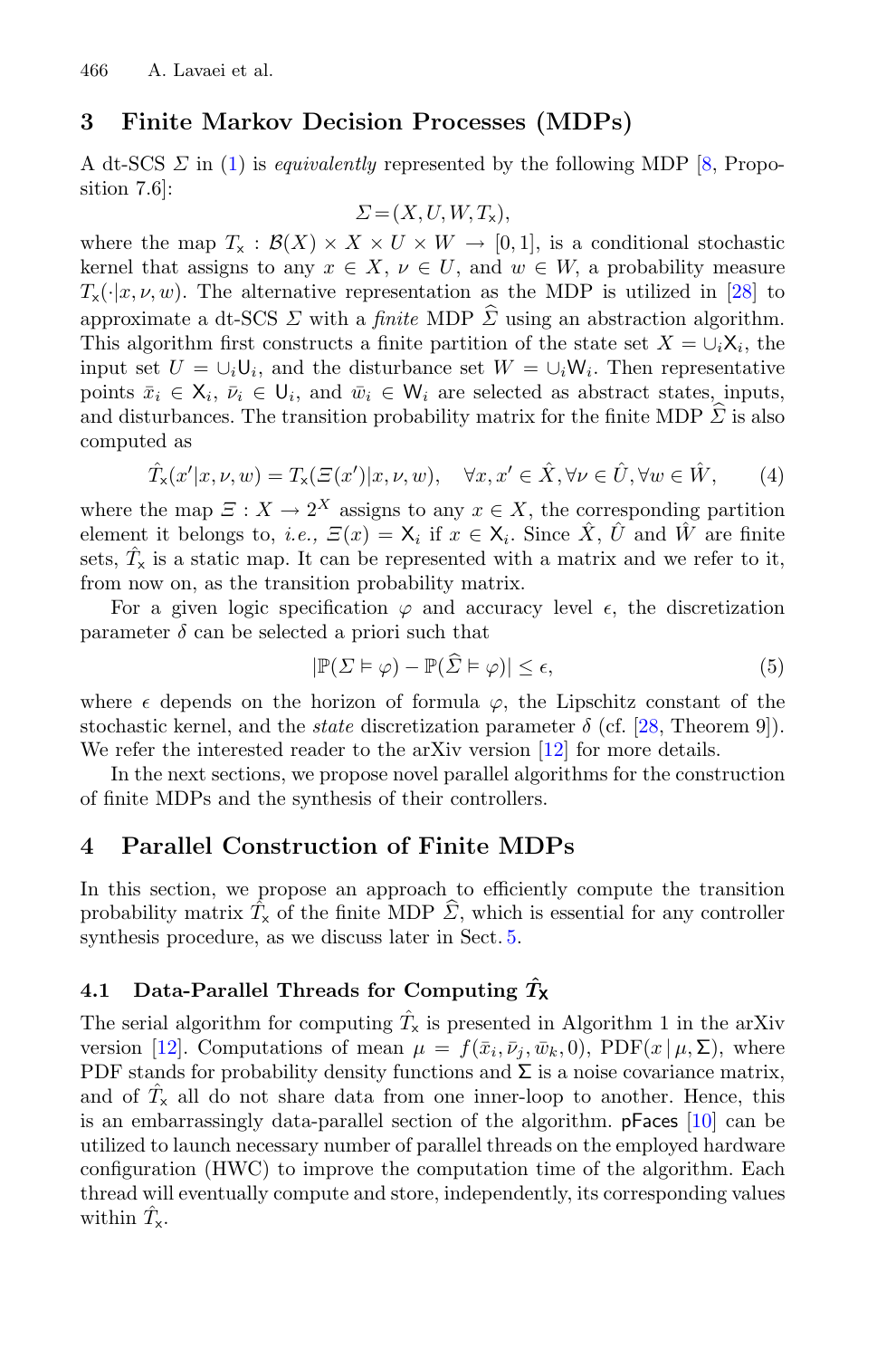#### <span id="page-6-1"></span>**4.2 Less Memory for Post States in** *T***ˆ<sup>X</sup>**

 $\hat{T}_x$  is a matrix with the dimension of  $(n_x \times n_v \times n_w, n_x)$ . The number of columns is  $n_x$  as we need to compute and store the probability for each reachable partition element  $\mathcal{Z}(x_l')$ , corresponding to the representing post state  $x_l'$ . Here, we consider the Gaussian PDFs for the sake of a simpler presentation. For simplicity, we now focus on the computation of tuple  $(\bar{x}_i, \bar{\nu}_i, \bar{w}_k)$ . In many cases, when the PDF is decaying fast, only partition elements near  $\mu$  have high probabilities of being reached, starting from  $\bar{x}_i$  and applying an input  $\bar{\nu}_i$ .

We set a cutting probability threshold  $\gamma \in [0,1]$  to control how many partition elements around  $\mu$  should be stored. For a given mean value  $\mu$ , a covariance matrix  $\Sigma$  and a cutting probability threshold  $\gamma, x \in X$  is called a PDF cutting point if  $\gamma = \text{PDF}(x|\mu, \Sigma)$ . Since Gaussian PDFs are symmetric, by repeating this cutting process dimension-wise, we end up with a set of points forming a hyper-rectangle in X, which we call it the cutting region and denote it by  $\hat{X}_{\gamma}^{\Sigma}$ . This is visualized in Fig. 1 in the arXiv version [\[12\]](#page-12-6) for a 2-dimensional system. Any partition element  $E(x'_l)$  with  $x'_l$  outside the cutting region is considered to have zero probability of being reached. Such approximation allows controlling the sparsity of the columns of  $\hat{T}_{x}$ . The closer the value of  $\gamma$  to zero, the more Any partition element  $\Xi(x'_l)$  with  $x'_l$  outside the cutting region is considered to have zero probability of being reached. Such approximation allows controlling the sparsity of the columns of  $\hat{T}_x$ . The closer the va value of  $\gamma$  to one, less post state values need to be stored as columns in  $\hat{T}_{\mathsf{x}}$ . The number of probabilities to be stored for each  $(\bar{x}_i, \bar{\nu}_j, \bar{w}_k)$  is then  $|\hat{X}_{\gamma}^{\Sigma}|$ .

Note that since  $\Sigma$  is fixed prior to running the algorithm, number of columns needed for a fixed  $\gamma$  can be identified before launching the computation. We can then accurately allocate a uniform fixed number of memory locations for any tuple  $(\bar{x}_i, \bar{\nu}_j, \bar{w}_k)$  in  $\hat{T}_x$ . Hence, there is no need for a dynamic sparse matrix data structure and  $\hat{T}_x$  is now a matrix with a dimension of  $(n_x \times n_\nu \times n_w, |\hat{X}_\gamma^{\Sigma}|)$ .<br> **4.3** A Parallel Algorithm for Constructing Finite MDP  $\hat{\Sigma}$ 

## A Parallel Algorithm for Constructing Finite MDP  $\widehat{\Sigma}$

We present a novel parallel algorithm (Algorithm 2 in the arXiv version [\[12\]](#page-12-6)) to efficiently construct and store  $\hat{T}_x$  as a successor. We employ the discussed enhancements in Subsect. [4.1](#page-5-0) and [4.2](#page-6-1) within the proposed algorithm. We do not parallelize the for-loop in Algorithm 2, Step 2, to avoid excessive parallelism (*i.e.,* we parallelize loops only over X and U, but not over  $W$ ). Note that, practically, for large-scale systems,  $|X \times U|$  can reach up to billions. We are interested in the number of parallel threads that can be scheduled reasonably by available HW computing units.

#### <span id="page-6-0"></span>**5 Parallel Synthesis of Controllers**

In this section, we employ dynamic programming to synthesize controllers for **5** Parallel Synthesis of Controllers<br>
In this section, we employ dynamic programming to synthesize controllers for<br>
constructed finite MDPs  $\hat{\Sigma}$  satisfying safety, reachability, and reach-avoid properties [\[26](#page-12-4)[,27](#page-12-5)]. The classical serial algorithm and its proposed parallelized version are respectively presented as Algorithms 3 and 4 in the arXiv version [\[12](#page-12-6)]. We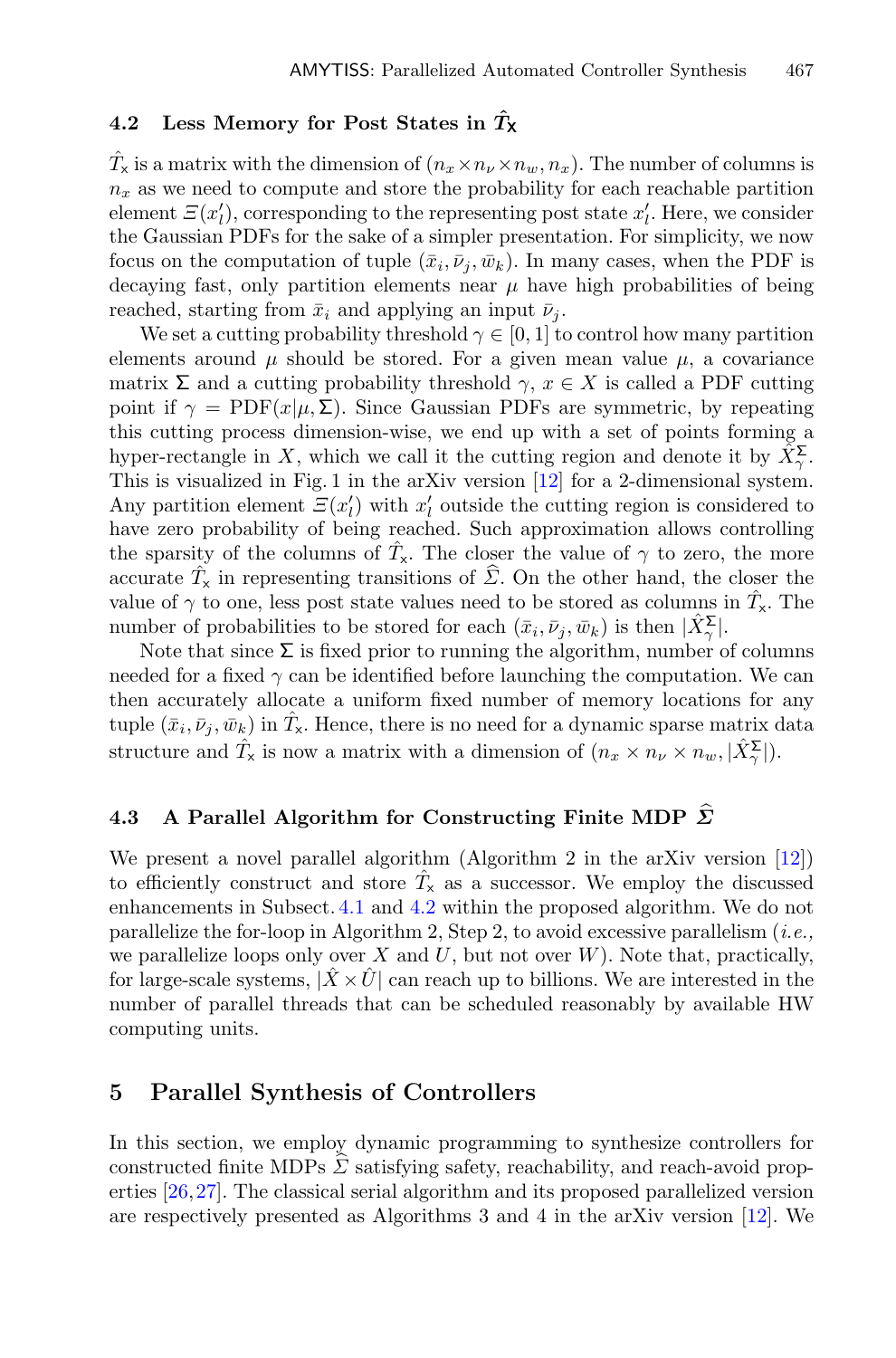should highlight that the parallelism here mainly comes from the parallelization of matrix multiplication and the loop over time-steps cannot be parallelized due to the data dependency. More details can be found in the arXiv version.

## **5.1** On-the-Fly Construction of  $\hat{T}_X$

In AMYTISS, we also use another technique that further reduces the required memory for computing  $\hat{T}_{\mathsf{x}}$ . We refer to this approach as *on-the-fly abstractions* (OFA). In OFA version of Algorithm 4 [\[12\]](#page-12-6), we skip computing and storing the MDP  $\hat{T}_x$  and the matrix  $\hat{T}_{0x}$  (*i.e.*, Steps 1 and 5). We instead compute the required entries of  $\hat{T}_x$  and  $\hat{T}_{0x}$  on-the-fly as they are needed (*i.e.*, Steps 13 and 15). This significantly reduces the required memory for  $\hat{T}_x$  and  $\hat{T}_{0x}$  but at the cost of repeated computation of their entries in each time step from 1 to  $T<sub>d</sub>$ . This gives the user an additional control over the trade-off between the computation time and memory.

### **5.2 Supporting Multiplicative Noises and Practical Distributions**

AMYTISS natively supports multiplicative noises and practical distributions such as uniform, exponential, and beta distributions. The technique introduced in Subsect. [4.2](#page-6-1) for reducing the memory usage is also tuned for other distributions based on the support of their PDFs. Since AMYTISS is designed for extensibility, it allows also for customized distributions. Users need to specify their desired PDFs and hyper-rectangles enclosing their supports so that AMYTISS can include them in the parallel computation of  $\hat{T}_x$ . Further details on specifying customized distributions are provided in the README file.

AMYTISS also supports multiplicative noises as introduced in [\(2\)](#page-4-0). Currently, the memory reduction technique of Subsect. [4.2](#page-6-1) is disabled for systems with multiplicative noises. This means users should expect larger memory requirements for systems with multiplicative noises. However, users can still benefit from the proposed OFA version to compensate for the increase in memory requirement.We plan to include this feature for multiplicative noises in a future update of AMYTISS. Note that for a better demonstration, previous sections were presented by the additive noise and Gaussian normal PDF to introduce the concepts.

# **6 Benchmarking and Case Studies**

AMYTISS is self-contained and requires only a modern C++ compiler. It supports all major operating systems: Windows, Linux and Mac OS. Once compiled, utilizing AMYTISS is a matter of providing text configuration files and launching the tool. AMYTISS implements scalable parallel algorithms that run on top of pFaces [\[10\]](#page-11-3). Hence, users can utilize computing power in HPC platforms and cloud computing to scale the computation and control the computational complexities of their problems. Table [2](#page-8-0) lists the HW configuration we use to benchmark AMYTISS. The devices range from local devices in desktop computers to advanced compute devices in Amazon AWS cloud computing services.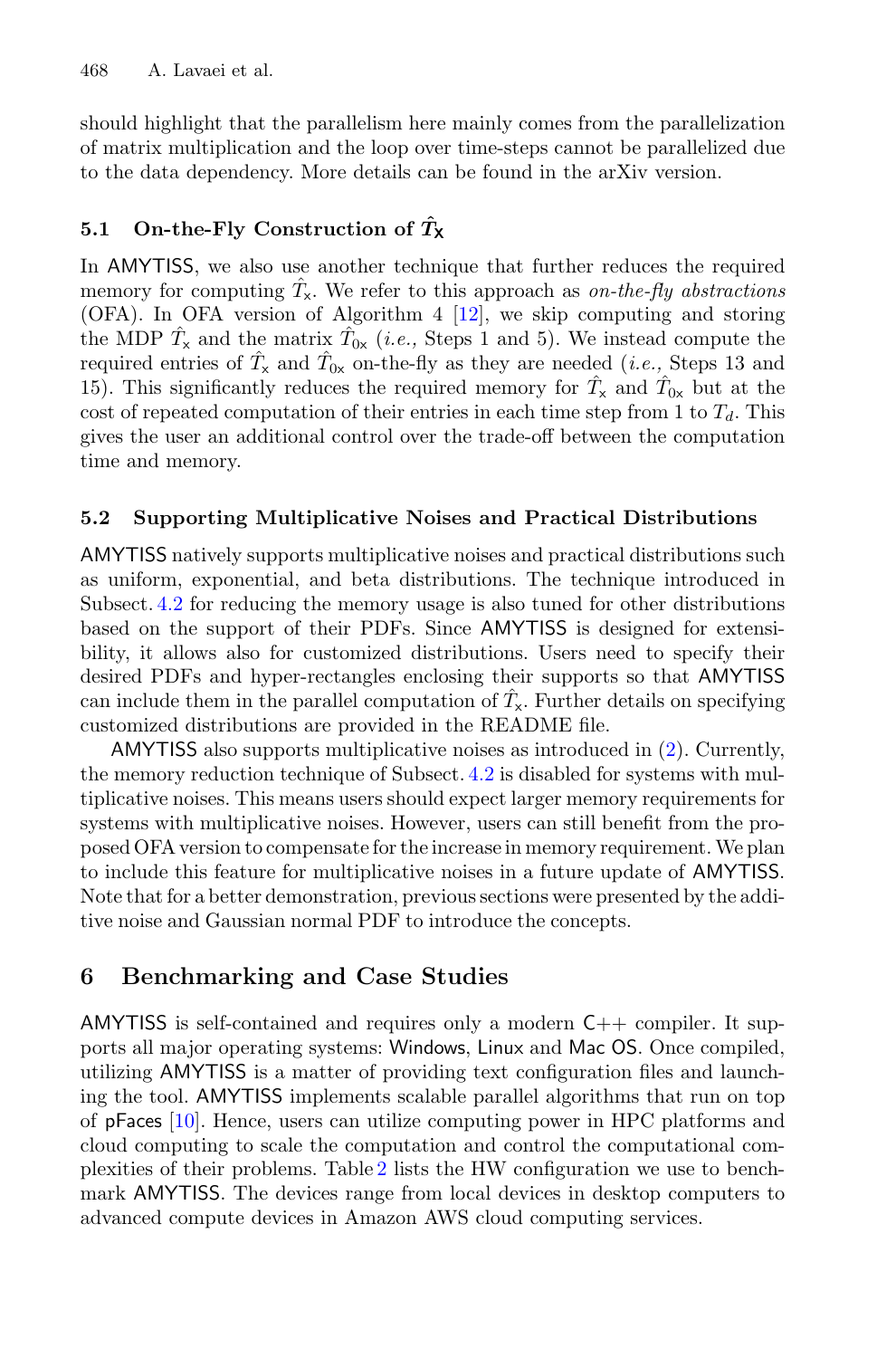<span id="page-8-0"></span>

| Id | Description                                                    | <b>PEs</b> | Frequency                   |
|----|----------------------------------------------------------------|------------|-----------------------------|
|    | $CPU_1$ Local machine: Intel Xeon E5-1620                      | 8.         | $3.6\text{ GHz}$            |
|    | $CPU_2$   Macbook Pro 15: Intel i9-8950HK                      |            | $12 \mid 2.9 \text{ GHz}$   |
|    | $CPU3$   AWS instance $c5.18x$ large: Intel Xeon Platinum 8000 |            | $72\, \,3.6\,\mathrm{GHz}$  |
|    | $GPU_1$ Macbook Pro 15 laptop laptop: Intel UHD Graphics 630   |            | $23 \mid 0.35 \text{ GHz}$  |
|    | $GPU2$ Macbook Pro 15 laptop: AMD Radeon Pro Vega 20           |            | $1280 \mid 1.2 \text{ GHz}$ |
|    | $GPU3$   AWS p3.2xlarge instance: NVIDIA Tesla V100            |            | $5120 \mid 0.8 \text{ GHz}$ |

**Table 2.** HW configurations for benchmarking AMYTISS.

Table [3](#page-9-0) shows the benchmarking results running AMYTISS with these HWCs for several case studies and makes comparisons between AMYTISS, FAUST<sup>2</sup>, and StocHy. We employ a machine with Windows operating system (Intel i7@3.6 GHz CPU and 16 GB of RAM) for FAUST<sup>2</sup>, and StocHy. It should be mentioned that  $FAUST<sup>2</sup>$  predefines a minimum number of representative points based on the desired abstraction error, and accordingly the computation time and memory usage reported in Table [3](#page-9-0) are based on the minimum number of representative points. In addition, to have a fair comparison, we run all the case studies with additive noises since neither  $FAUST<sup>2</sup>$  nor StocHy supports multiplicative noises.

To show the applicability of our results to large-scale systems, we apply our techniques to several physical case studies. We synthesize controllers for 3- and 5-dimensional *room temperature networks* to keep temperatures in a comfort zone. Furthermore, we synthesize controllers for *road traffic networks* with 3 and 5 dimensions to keep the density of the traffic below some desired level. In addition, we apply our algorithms to a 2-dimensional nonlinear robot and synthesize controllers satisfying safety and reach-avoid specifications. Finally, we consider 3- and 7-dimensional *nonlinear* models of an autonomous vehicle and synthesize reach-avoid controllers to automatically park the vehicles. For details of case studies, see the arXiv version [\[12](#page-12-6)].

Table [3](#page-9-0) presents a comparison between AMYTISS, FAUST<sup>2</sup> and StocHy w.r.t the computation time and required memory. For each HWC, we show the time in seconds to solve the problem. Clearly, employing HWCs with more PEs reduces the time to solve the problem. This is a strong indication for the scalability of the proposed algorithms. Since AMYTISS is the only tool for stochastic systems that can utilize the reported HWCs, we do not compare it with other similar tools.

In Table [3,](#page-9-0) first 13 rows, we also include the benchmark provided in StocHy [\[4](#page-11-7), Case study 3]. Table 4 in the arXiv version [\[12\]](#page-12-6) shows an additional comparison between StocHy and AMYTISS on a machine with the same configuration as the one employed in [\[4\]](#page-11-7) (a laptop having an Intel Core i7 − 8550U CPU at 1.80GHz with 8 GB of RAM). StocHy suffers significantly from the stateexplosion problem as seen from its exponentially growing computation time. AMYTISS, on the other hand, outperforms StocHy and can handle bigger systems using the same hardware.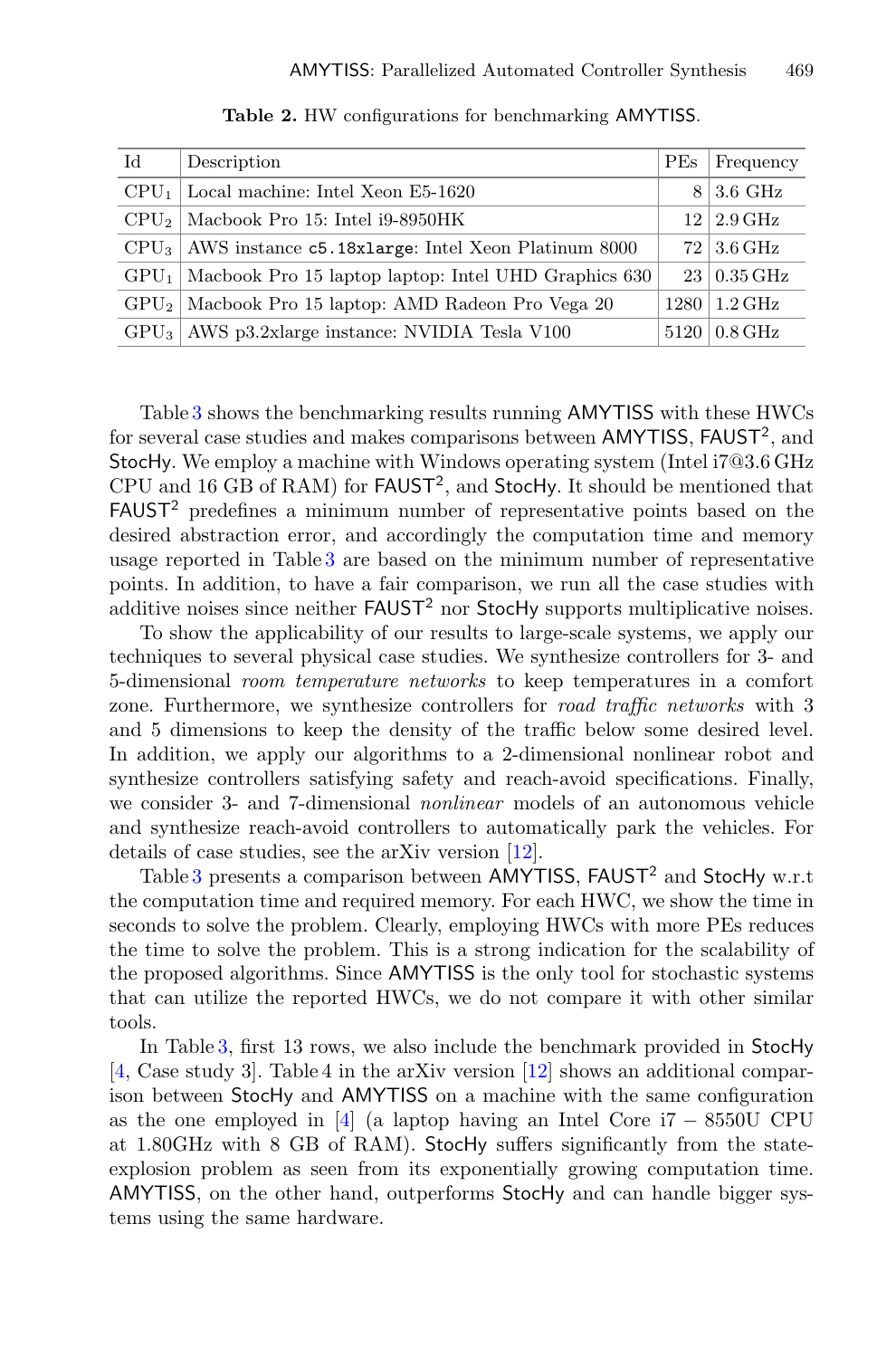<span id="page-9-0"></span>

| AMYTISS (time)<br>0.1072<br>$CPU_1$<br>132.10<br>4.3029<br>48.593<br>1.0912<br>8.5299<br>18.681<br>81.647<br>$\leq 1.0$<br>$\leq 1.0$<br>$\leq 1.0$<br>$\leq 1.0$<br>$\leq 1.0$<br>$\leq 1.0$<br>$\leq 1.0$<br>$\leq 1.0$<br>$\leq 1.0$<br>Mem.<br>6.4451<br>4.2484<br>482.16<br>1024.0<br>256.0<br>$\leq 1.0$<br>$\leq 1.0$<br>$\leq 1.0$<br>$\leq 1.0$<br>$\leq 1.0$<br>$\leq 1.0$<br>$\leq 1.0$<br>$\leq 1.0$<br>16.0<br>64.0<br>1.0<br>4.0<br>$ \hat{X} \times \hat{U}  \,  \, T_d \,  $<br>$\frac{6}{1}$<br>$\frac{6}{1}$<br>G<br>G<br>${}^{\circ}$<br>${}^{\circ}$<br>G<br>G<br>$\circ$<br>G<br>G<br>$\circ$<br>G<br>G<br>G<br>$\circ$<br>G<br>741321<br>741321<br>203401<br>16384<br>2048<br>4096<br>7776<br>1024<br>8192<br>128<br>256<br>512<br>64<br>16<br>32<br>4<br>${}^{\circ}$<br>R.Avoid<br>R.Avoid<br>Safety<br>Safety<br>Safety<br>Safety<br>Safety<br>Safety<br>Safety<br>Safety<br>Safety<br>Safety<br>Safety<br>Safety<br>Safety<br>Safety<br>Safety<br>Spec.<br>10-d StocHy CSB<br>13-d StocHy CSB<br>12-d StocHy CSB<br>11-d StocHy CSB<br>14-d StocHy CSB<br>3-d Room Temp.<br>3-d StocHy CSB<br>5-d StocHy CSB<br>6-d StocHy CSB<br>7-d StocHy CSB<br>8-d StocHy CSB<br>9-d StocHy CSB<br>2-d StocHy CSB<br>4-d StocHy CSB<br>2-d Robott<br>2-d Robot <sub>†</sub><br>$2$ -d Robot | 0.0120<br>1.8515<br>11.745<br>0.7572<br>7800.7<br>4.5127<br>$\mathrm{CPU}_3$<br>$\frac{0}{2}$<br>$\leq 1.0$<br>$\leq 1.0$<br>$\leq 1.0$<br>$\leq 1.0$<br>$\leq 1.0$<br>$\leq 1.0$<br>$\leq 1.0$<br>$\leq\!1.0$<br>$\leq 1.0$<br>$\leq 1.0$<br>0.0915<br>41.865<br>18.554<br>4.1969<br>5.0991<br>19.374<br>94.750<br>$\mathrm{CPU}_2$<br>$\leq 1.0$<br>$\leq 1.0$<br>$\leq 1.0$<br>$\leq 1.0$<br>$\leq 1.0$<br>$\leq 1.0$<br>$\leq 1.0$<br>$\leq 1.0$<br>$\leq 1.0$<br>$\leq 1.0$ | $\operatorname{GPU}_1$<br>2.5311<br>5.3161<br>1.6802<br>7.3489<br>$\leq 1.0$<br>$\frac{1.0}{1.0}$<br>$\leq 1.0$<br>$\leq 1.0$<br>$\leq 1.0$<br>$\leq 1.0$<br>$\leq 1.0$<br>$\leq 1.0$<br>$\leq 1.0$<br>$\leq 1.0$<br>$\leq 1.0$<br>$\leq 1.0$<br>$\leq 1.0$ | 0.0006<br>0.0003<br>0.0018<br>$\mathrm{GPU}_3$<br>0.0001<br>0.0012<br>0.0026<br>0.0057<br>0.0001<br>0.0002<br>0.0154<br>0.3083<br>0.0122<br>0.0284<br>0.0624<br>0.2739<br>0.1301<br>0.1277<br>3.6264<br>3.4353<br>6.1632<br>$\mathrm{GPU}_2$<br>$\leq 1.0$<br>$\leq 1.0$<br>$\leq 1.0$<br>$\leq 1.0$<br>$\leq 1.0$<br>$\leq 1.0$<br>$\leq 1.0$<br>$\leq 1.0$<br>$\leq 1.0$<br>$\leq 1.0$<br>$\leq 1.0$<br>$\leq 1.0$<br>$\leq\!1.0$<br>$\leq 1.0$ | Time  <br>0.002<br>0.002<br>1247<br>0.01<br>0.01<br>501<br>1.2<br>57<br>G<br>N/M<br>N/M<br>N/M<br>N/M<br>N/M<br>N/A<br>N/S<br>N/A<br>FAUST <sup>2</sup><br>Mem.<br>4.251<br>38.26<br>344.3<br>3 GB<br>3.12<br>$\leq 1.0$<br>$\leq 1.0$<br>$\leq 1.0$<br>$\leq 1.0$ | 1708.2<br>11216<br>${\geq}24$ h<br>$\geq 24$ h<br>Time<br>385.5<br>0.015<br>171.6<br>0.54<br>2.17<br>40.5<br>0.08<br>0.17<br>9.57<br>N/A<br>N/M<br>N/S<br>N/A<br><b>StocHy</b><br>Mem.<br>$1$ GB<br>4 GB<br>297.5<br>N/A<br>N/A<br>26.6<br>12.9<br>80.7<br>9.6<br><b>LC</b><br>Ю<br>Ю<br>7.8<br>∞ं<br>$\infty$<br>∞ं | Speedup w.r.t<br>14.2 Kx<br>Κx<br>692 Kx<br>$2.0$ K <sub>x</sub><br>FAUST<br>5Kx<br>87.8<br>×<br>20 x<br>×<br>$33 \times$<br>N/A<br>N/A<br>N/A<br>N/A<br>N/A<br>N/A<br>N/A<br>N/A<br>$\overline{5}$<br>ន | $_{(continued)}$<br>$\geq$ 676 Kx<br>$\geq$ 320 Kx<br>15.6 Kx<br>30.1 Kx<br>179 Kx<br>850 Kx<br>3.6 Kx<br>7.9 Kx<br>$1.8$ Kx<br>32 Kx<br>60 Kx<br>StocHy<br>$800 \times$<br>×<br>150<br>N/A<br>N/A<br>N/A<br>N/A |
|------------------------------------------------------------------------------------------------------------------------------------------------------------------------------------------------------------------------------------------------------------------------------------------------------------------------------------------------------------------------------------------------------------------------------------------------------------------------------------------------------------------------------------------------------------------------------------------------------------------------------------------------------------------------------------------------------------------------------------------------------------------------------------------------------------------------------------------------------------------------------------------------------------------------------------------------------------------------------------------------------------------------------------------------------------------------------------------------------------------------------------------------------------------------------------------------------------------------------------------------------------------------------------------------------------|----------------------------------------------------------------------------------------------------------------------------------------------------------------------------------------------------------------------------------------------------------------------------------------------------------------------------------------------------------------------------------------------------------------------------------------------------------------------------------|-------------------------------------------------------------------------------------------------------------------------------------------------------------------------------------------------------------------------------------------------------------|---------------------------------------------------------------------------------------------------------------------------------------------------------------------------------------------------------------------------------------------------------------------------------------------------------------------------------------------------------------------------------------------------------------------------------------------------|--------------------------------------------------------------------------------------------------------------------------------------------------------------------------------------------------------------------------------------------------------------------|----------------------------------------------------------------------------------------------------------------------------------------------------------------------------------------------------------------------------------------------------------------------------------------------------------------------|----------------------------------------------------------------------------------------------------------------------------------------------------------------------------------------------------------|------------------------------------------------------------------------------------------------------------------------------------------------------------------------------------------------------------------|
|------------------------------------------------------------------------------------------------------------------------------------------------------------------------------------------------------------------------------------------------------------------------------------------------------------------------------------------------------------------------------------------------------------------------------------------------------------------------------------------------------------------------------------------------------------------------------------------------------------------------------------------------------------------------------------------------------------------------------------------------------------------------------------------------------------------------------------------------------------------------------------------------------------------------------------------------------------------------------------------------------------------------------------------------------------------------------------------------------------------------------------------------------------------------------------------------------------------------------------------------------------------------------------------------------------|----------------------------------------------------------------------------------------------------------------------------------------------------------------------------------------------------------------------------------------------------------------------------------------------------------------------------------------------------------------------------------------------------------------------------------------------------------------------------------|-------------------------------------------------------------------------------------------------------------------------------------------------------------------------------------------------------------------------------------------------------------|---------------------------------------------------------------------------------------------------------------------------------------------------------------------------------------------------------------------------------------------------------------------------------------------------------------------------------------------------------------------------------------------------------------------------------------------------|--------------------------------------------------------------------------------------------------------------------------------------------------------------------------------------------------------------------------------------------------------------------|----------------------------------------------------------------------------------------------------------------------------------------------------------------------------------------------------------------------------------------------------------------------------------------------------------------------|----------------------------------------------------------------------------------------------------------------------------------------------------------------------------------------------------------|------------------------------------------------------------------------------------------------------------------------------------------------------------------------------------------------------------------|

470 A. Lavaei et al.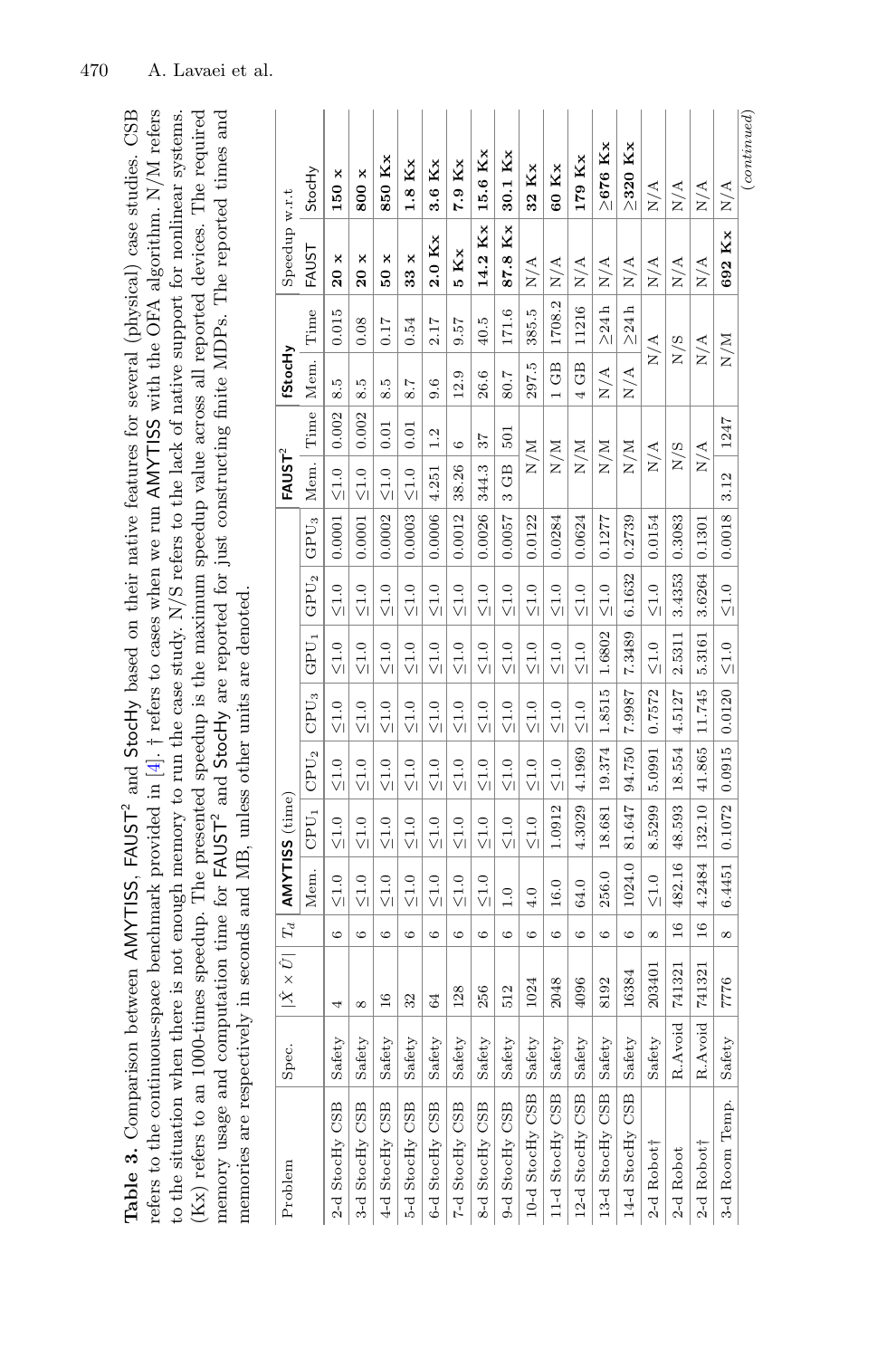| Problem                            | Spec.   | $ \hat{X} \times \hat{U} $   $T_d$ |                | AMYTISS (time) |                |                  |                  |               |                      |                               | FAUST <sup>2</sup> | fStocHy   | Speedup w.r.t |               |
|------------------------------------|---------|------------------------------------|----------------|----------------|----------------|------------------|------------------|---------------|----------------------|-------------------------------|--------------------|-----------|---------------|---------------|
|                                    |         |                                    |                | Mem.           | $\text{CPU}_1$ | $\text{CPU}_2$   | CPU <sub>3</sub> | GPU1          | GPU <sub>2</sub>     | $\mathrm{GP} \, \mathrm{U}_3$ | Mem. Time          | Mem. Time | <b>FAUST</b>  | StocHy        |
| 3-d Room Temp. <sup>†</sup> Safety |         | 7776                               | $^{\infty}$    | $\frac{0}{2}$  | 0.5701         | 0.3422           | 0.0627           | $\frac{1}{2}$ | $\frac{1}{\sqrt{1}}$ | 0.0028                        | N/A                | N/A       | $\frac{A}{N}$ | N/A           |
| 5-d Room Temp.                     | Safety  | 279936                             | œ              | 3338.4         | 200.00         | 107.93           | 19.376           | 10.084        | N/M                  | 1.8663                        | 3248<br>$2$ GB.    | N/M       | 1740 x        | N/A           |
| 5-d Room Temp † Safety             |         | 279936                             | $^{\circ}$     | 36.            | 716.84         | 358.23           | 63.758           | 30.131        | 22.334               | 0.5639                        | N/A                | N/A       | N/A           | N/A           |
| 3-d Road Traffic                   | Safety  | 2125764                            | $16 \,$        | 1765.7         | 29.200         |                  | 131.30 3.0508    | 5.7345        | 10.234               | 1.2895                        | N/M                | N/M       | N/A           | N/A           |
| 3-d Road Traffict   Safety         |         | 2125764                            | $\frac{1}{2}$  | 14.19          | 160.45         | 412.79           | 13.632           | 12.707        | 11.657               | 0.3062                        | N/A                | N/A       | N/A           | N/A           |
| 5-d Road Traffic                   | Safety  | 68841472                           | $\overline{1}$ | 8797.4         | N/M            | 537.91           | 38.635           | N/M           | N/M                  | 4.3935                        | N/M                | N/M       | N/A           | $\frac{A}{N}$ |
| 5-d Road Traffict Safety           |         | 68841472                           | $\ddot{ }$     | 393.9          | 1148.5         | 1525.1           | 95.767           | 44.285        | 36.487               | 0.7397                        | N/A                | N/A       | N/A           | N/A           |
| 3-d Vehicle                        | R.Avoid | 1528065                            | 32             | 1614.7         | 2.5h           | 1.1 h            | 871.89           | 898.38        | 271.41               | 10.235                        | N/S                | N/S       | N/A           | N/A           |
| 3-d Vehiclet                       | R.Avoid | 528065                             | 32             | 11.17          | 2.8h           | 1.9 <sub>h</sub> | 879.78           | 903.2         | 613.55               | 107.68                        | N/A                | N/A       | N/A           | N/A           |
| 7-d BMW 320i                       | R.Avoid | 3937500                            | 32             | 10169.4        | N/M            | $\geq 24h$       | 21.5h            | N/M           | N/M                  | 825.62                        | N/S                | N/S       | N/A           | N/A           |
| 7-d BMW 320i†                      | R.Avoid | 3937500                            | 32             | 30.64          | $\geq 24h$     | $\geq 24h$       | $\geq 24h$       | $\geq 24 h$   | $\geq 24h$           | 1251.7                        | N/A                | N/A       | N/A           | $\frac{A}{N}$ |

Table 3. (continued) **Table 3.** (*continued*)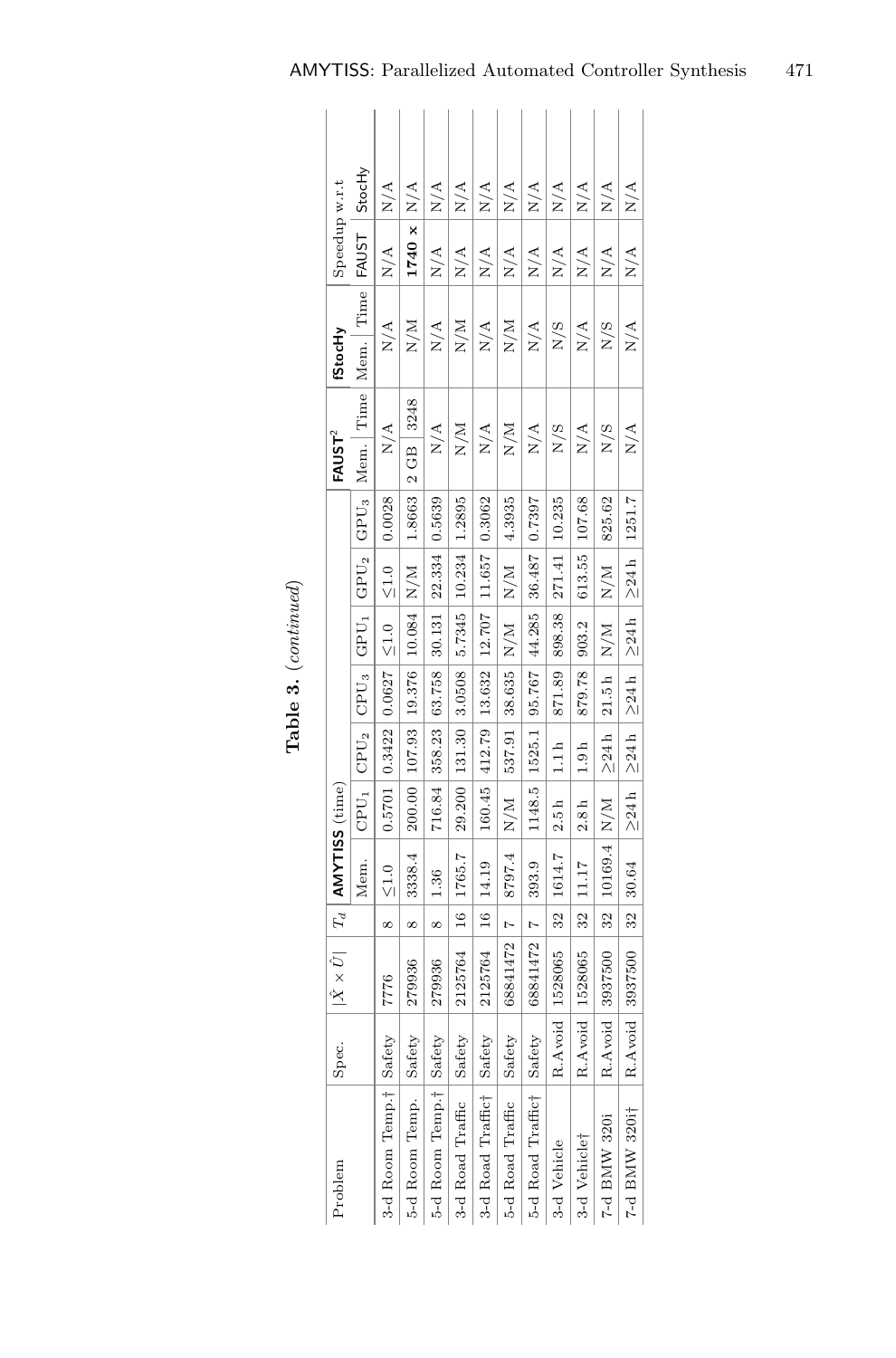As seen in Table [3,](#page-9-0) AMYTISS outperforms  $FAUST^2$  and StocHy in all the case studies (maximum speedups up to 692000 times). Moreover, AMYTISS is the only tool that can utilize the available HW resources. The OFA feature in AMYTISS reduces dramatically the required memory, while still solves the problems in a reasonable time. FAUST<sup>2</sup> and StocHy fail to solve many of the problems since they lack the native support for nonlinear systems, they require large amounts of memory, or they do not finish computing within 24 hours.

Note that considering only dimensions of systems can be sometimes misleading. In fact, number of transitions in MDPs  $(|\hat{X} \times \hat{U}|)$  can give a better judgment on the size of systems since it directly affects the memory/time needed for solving the problem. For instance in Table [3,](#page-9-0) the number of transitions for the 14-dimensional case study is 16384, while for the 5-dimensional room temperature example is 279936 transitions (*i.e.,* almost 17 times bigger). This means AMYTISS can clearly handle much larger systems than existing tools.

**Acknowledgment.** The authors would like to thank Thomas Gabler for his help in implementing traditional serial algorithms for the purpose of analysis and then comparing with the parallel ones.

# **References**

- <span id="page-11-5"></span>1. Abate, A., et al.: ARCH-COMP19 category report: stochastic modelling. EPiC Ser. Comput. **61**, 62–102 (2019)
- <span id="page-11-6"></span>2. Abate, A., et al.: ARCH-COMP18 category report: Stochastic modelling. In: ARCH@ ADHS, pp. 71–103 (2018)
- <span id="page-11-0"></span>3. Baier, C., Katoen, J.P.: Principles of Model Checking. MIT Press, Cambridge (2008)
- <span id="page-11-7"></span>4. Cauchi, N., Abate, A.: StocHy: automated verification and synthesis of stochastic processes. In: Vojnar, T., Zhang, L. (eds.) TACAS 2019. LNCS, vol. 11428, pp. 247–264. Springer, Cham (2019). [https://doi.org/10.1007/978-3-030-17465-1](https://doi.org/10.1007/978-3-030-17465-1_14) 14
- <span id="page-11-1"></span>5. Haesaert, S., Soudjani, S.: Robust dynamic programming for temporal logic control of stochastic systems. CoRR abs/1811.11445 (2018). [http://arxiv.org/abs/1811.](http://arxiv.org/abs/1811.11445) [11445](http://arxiv.org/abs/1811.11445)
- <span id="page-11-4"></span>6. Hartmanns, A., Hermanns, H.: The modest toolset: an integrated environment for quantitative modelling and verification. In:  $\acute{A}$ brahám, E., Havelund, K. (eds.) TACAS 2014. LNCS, vol. 8413, pp. 593–598. Springer, Heidelberg (2014). [https://](https://doi.org/10.1007/978-3-642-54862-8_51) [doi.org/10.1007/978-3-642-54862-8](https://doi.org/10.1007/978-3-642-54862-8_51) 51
- <span id="page-11-2"></span>7. Jaja, J.: An Introduction to Parallel Algorithms. Addison-Wesley, Boston (1992)
- <span id="page-11-9"></span>8. Kallenberg, O.: Foundations of Modern Probability. Springer, New York (1997). <https://doi.org/10.1007/b98838>
- <span id="page-11-8"></span>9. Kamgarpour, M., Ding, J., Summers, S., Abate, A., Lygeros, J., Tomlin, C.: Discrete time stochastic hybrid dynamical games: Verification & controller synthesis. In: Proceedings of the 50th IEEE Conference on Decision and Control and European Control Conference, pp. 6122–6127 (2011)
- <span id="page-11-3"></span>10. Khaled, M., Zamani, M.: pFaces: an acceleration ecosystem for symbolic control. In: Proceedings of the 22nd ACM International Conference on Hybrid Systems: Computation and Control, pp. 252–257 (2019)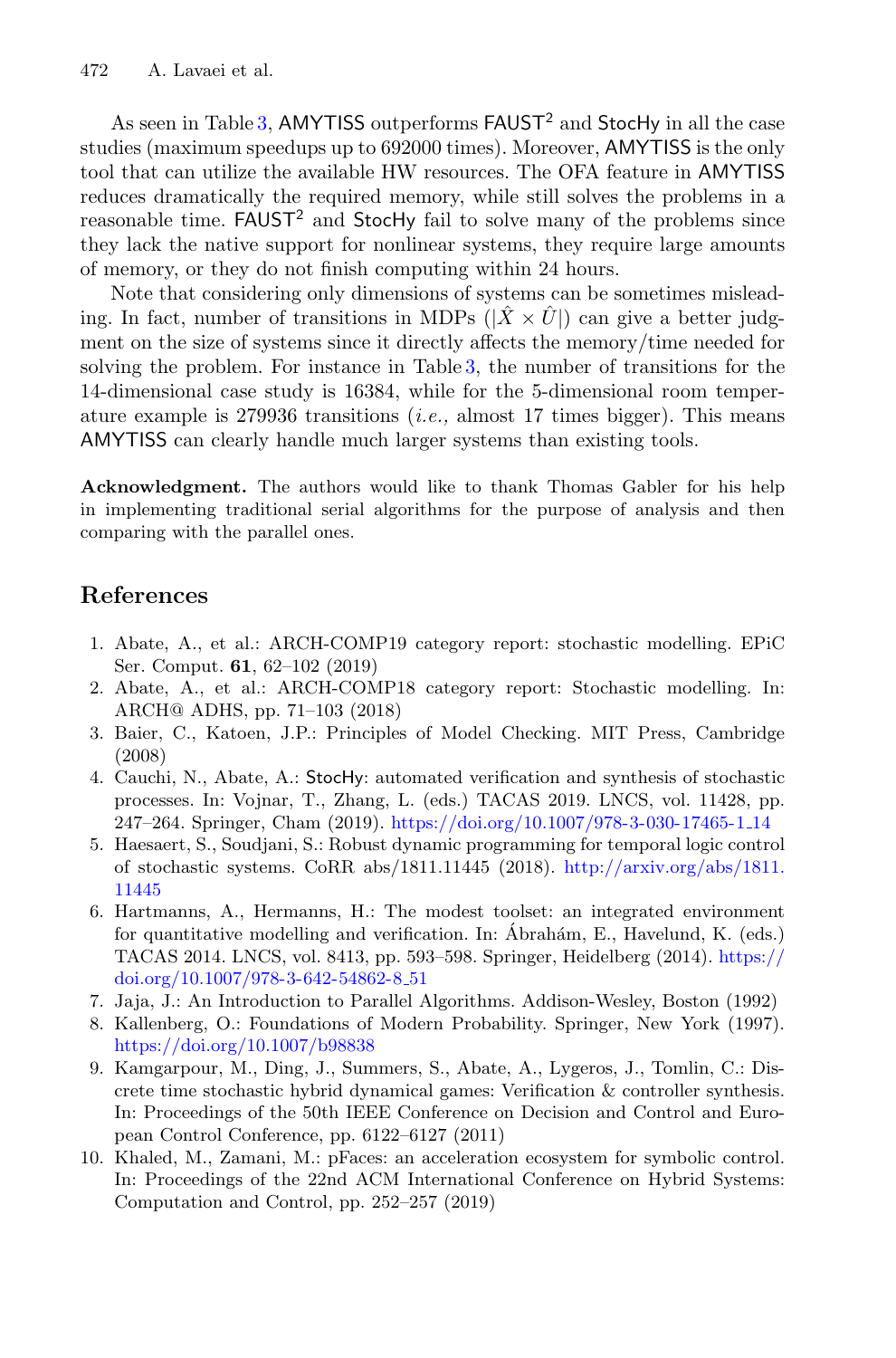- <span id="page-12-8"></span>11. Kwiatkowska, M., Norman, G., Parker, D.: PRISM: probabilistic symbolic model checker. In: Field, T., Harrison, P.G., Bradley, J., Harder, U. (eds.) TOOLS 2002. LNCS, vol. 2324, pp. 200–204. Springer, Heidelberg (2002). [https://doi.org/10.](https://doi.org/10.1007/3-540-46029-2_13) [1007/3-540-46029-2](https://doi.org/10.1007/3-540-46029-2_13) 13
- <span id="page-12-6"></span>12. Lavaei, A., Khaled, M., Soudjani, S., Zamani, M.: AMYTISS: parallelized automated controller synthesis for large-scale stochastic system. [arXiv:2005.06191,](http://arxiv.org/abs/2005.06191) May 2020
- <span id="page-12-1"></span>13. Lavaei, A., Soudjani, S., Majumdar, R., Zamani, M.: Compositional abstractions of interconnected discrete-time stochastic control systems. In: Proceedings of the 56th IEEE Conference on Decision and Control, pp. 3551–3556 (2017)
- 14. Lavaei, A., Soudjani, S., Zamani, M.: Compositional synthesis of finite abstractions for continuous-space stochastic control systems: a small-gain approach. In: Proceedings of the 6th IFAC Conference on Analysis and Design of Hybrid Systems, vol. 51, pp. 265–270 (2018)
- 15. Lavaei, A., Soudjani, S., Zamani, M.: From dissipativity theory to compositional construction of finite Markov decision processes. In: Proceedings of the 21st ACM International Conference on Hybrid Systems: Computation and Control, pp. 21–30 (2018)
- 16. Lavaei, A., Soudjani, S., Zamani, M.: Compositional abstraction-based synthesis of general MDPs via approximate probabilistic relations. [arXiv: 1906.02930](http://arxiv.org/abs/1906.02930) (2019)
- 17. Lavaei, A., Soudjani, S., Zamani, M.: Compositional construction of infinite abstractions for networks of stochastic control systems. Automatica **107**, 125–137 (2019)
- 18. Lavaei, A., Soudjani, S., Zamani, M.: Compositional abstraction-based synthesis for networks of stochastic switched systems. Automatica **114**, 108827 (2020)
- 19. Lavaei, A., Soudjani, S., Zamani, M.: Compositional abstraction of large-scale stochastic systems: a relaxed dissipativity approach. Nonlinear Anal. Hybrid Syst. **36**, 100880 (2020)
- 20. Lavaei, A., Soudjani, S., Zamani, M.: Compositional (in)finite abstractions for large-scale interconnected stochastic systems. IEEE Trans. Autom. Control. (2020). <https://doi.org/10.1109/TAC.2020.2975812>
- <span id="page-12-2"></span>21. Lavaei, A., Zamani, M.: Compositional construction of finite MDPs for large-scale stochastic switched systems: a dissipativity approach. In: Proceedings of the 15th IFAC Symposium on Large Scale Complex Systems: Theory and Applications 52(3), 31–36 (2019)
- <span id="page-12-9"></span>22. Li, W., Todorov, E., Skelton, R.E.: Estimation and control of systems with multiplicative noise via linear matrix inequalities. In: Proceedings of the American Control Conference, pp. 1811–1816 (2005)
- <span id="page-12-3"></span>23. Mallik, K., Schmuck, A., Soudjani, S., Majumdar, R.: Compositional synthesis of finite-state abstractions. IEEE Trans. Autom. Control. **64**(6), 2629–2636 (2019)
- <span id="page-12-0"></span>24. Pnueli, A.: The temporal logic of programs. In: Proceedings of the 18th Annual Symposium on Foundations of Computer Science, pp. 46–57 (1977)
- <span id="page-12-7"></span>25. Shmarov, F., Zuliani, P.: ProbReach: verified probabilistic delta-reachability for stochastic hybrid systems. In: Proceedings of the 18th International Conference on Hybrid Systems: Computation and Control, pp. 134–139 (2015)
- <span id="page-12-4"></span>26. Soudjani, S.: Formal abstractions for automated verification and synthesis of stochastic systems. Ph.D. thesis, Technische Universiteit Delft, The Netherlands (2014)
- <span id="page-12-5"></span>27. Soudjani, S., Abate, A.: Adaptive and sequential gridding procedures for the abstraction and verification of stochastic processes. SIAM J. Appl. Dyn. Syst. **12**(2), 921–956 (2013)